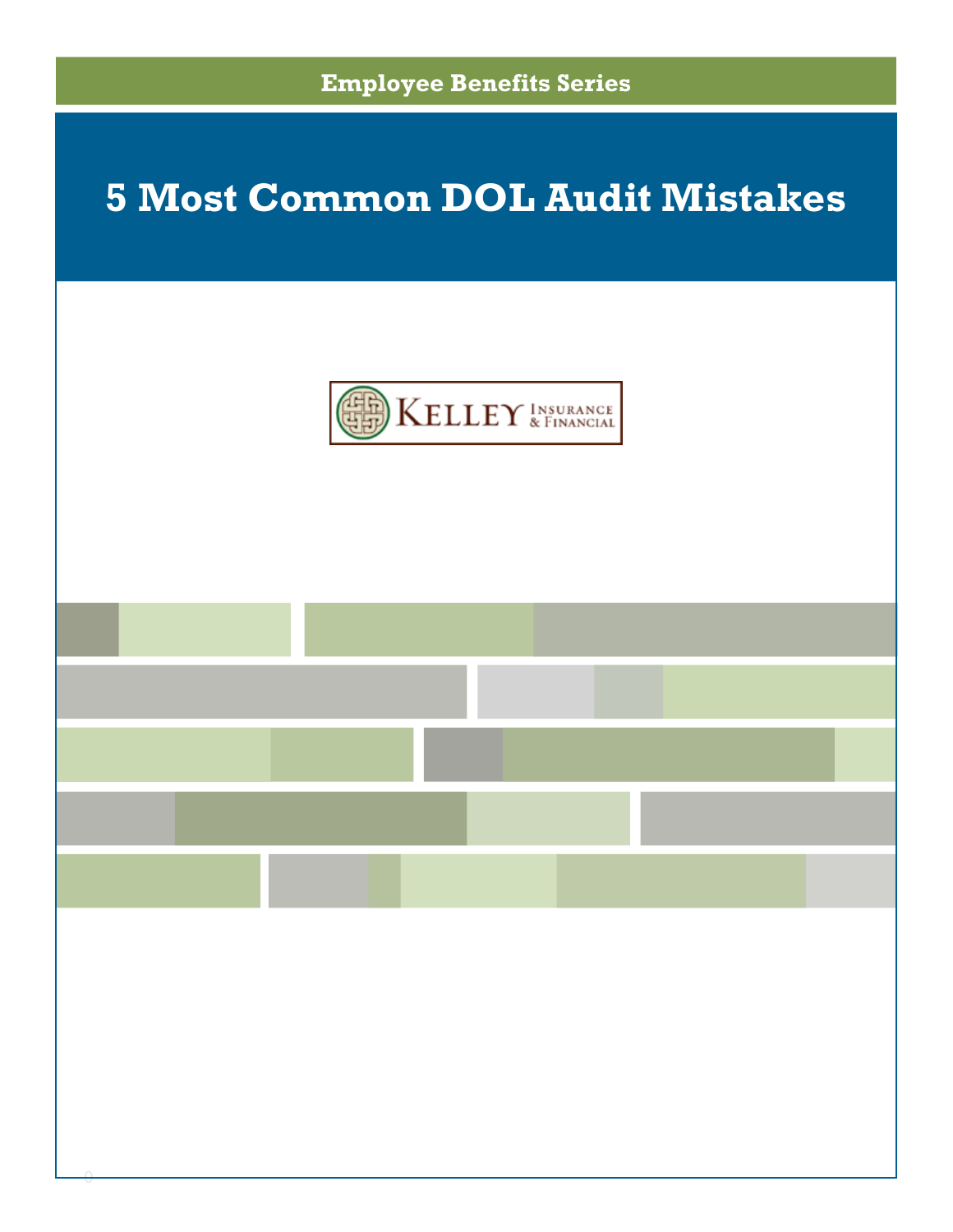## **5 Most Common DOL Audit Mistakes**

The U.S. Department of Labor (DOL) has been increasing audits of welfare benefit plans sponsored by companies of every size. The following is a list of some of the most common mistakes employers/plan sponsors make during the audit process

| Mistake 1                                                                                                                                                                                                                                                                                                                                                                                                                                                                                                                                                                                                                                                                                                               | No Summary Plan Description (SPD) or Plan Document           |
|-------------------------------------------------------------------------------------------------------------------------------------------------------------------------------------------------------------------------------------------------------------------------------------------------------------------------------------------------------------------------------------------------------------------------------------------------------------------------------------------------------------------------------------------------------------------------------------------------------------------------------------------------------------------------------------------------------------------------|--------------------------------------------------------------|
| No SPD. The DOL typically requests a number of documents as part of its investigative process, one of which<br>is an SPD. Many employers think a benefits summary or certificate of coverage fulfills the regulatory<br>requirements of an SPD, but they find out all too quickly during an audit that these documents are<br><b>inadequate.</b> An SPD or Wrap SPD must include specific provisions required under ERISA (the federal<br>Employee Retirement Income Security Act) as well as important information about the plan. SPDs must be<br>distributed to all welfare benefit plan participants and must be written in language that can be understood<br>by the typical participant.                          |                                                              |
| No Plan Document. Another DOL audit requirement is that all ERISA-covered benefit plans, including group<br>health plans and other welfare plans, must, by law, be administered in accordance with a written Plan<br>Document. ERISA, HIPAA, and other federal laws require the Plan Document to contain certain specified<br>provisions. Many employers assume that insurance contracts for fully insured products are written Plan<br><b>Documents—but they are not.</b> Insurance companies draft their contracts to comply with state insurance<br>laws and, as a result, the contracts do not contain many of the required or recommended provisions that<br>protect the plan, the employer, and plan fiduciaries. |                                                              |
| Mistake 2                                                                                                                                                                                                                                                                                                                                                                                                                                                                                                                                                                                                                                                                                                               | <b>Not Communicating Changes to Plan Participants</b>        |
| During a DOL audit, an investigator will want to review whether plan participants were notified of any<br>changes made to a welfare benefit plan, such as carrier changes and adding or eliminating different types<br>of benefits. Many employers simply do not have the documentation to properly communicate these<br>changes. Generally, participants must be informed of benefit changes either through a Summary of<br>Material Modifications (SMM) or a revised SPD.                                                                                                                                                                                                                                             |                                                              |
| Mistake 3                                                                                                                                                                                                                                                                                                                                                                                                                                                                                                                                                                                                                                                                                                               | Not Informing Plan Participants of Special Enrollment Rights |
| DOL auditors will also review an employer/plan sponsor's compliance with the federal Health Insurance<br>Portability and Accountability Act's special enrollment notification rules. Under HIPAA, certain events that<br>happen to employees or their dependents trigger a right to "special enroll" in an employer-sponsored<br>group health plan— <b>this right must be communicated to employees</b> . Special enrollment generally means<br>that the employee or dependent will have 30 or 60 days from the date of the event to request coverage in<br>the employer's group health plan, regardless of the open enrollment period.                                                                                 |                                                              |
| Mistake 4                                                                                                                                                                                                                                                                                                                                                                                                                                                                                                                                                                                                                                                                                                               | Submitting Required Documentation in a Disorganized Way      |
| The DOL typically begins an audit with a "DOL Audit Document Request Letter," which requires the submission of<br>a large number of documents. A common mistake is to send such documents in a disorganized fashion. The<br>best way to respond is to create a binder with tab headings, indexed in the order the documents were<br>requested and organized chronologically. (The DOL typically requests documents from the last 3-5 years.)                                                                                                                                                                                                                                                                            |                                                              |
| Mistake 5                                                                                                                                                                                                                                                                                                                                                                                                                                                                                                                                                                                                                                                                                                               | <b>Providing Too Much Documentation</b>                      |
| Another common mistake is for employers/plan sponsors to provide more documentation than is requested<br>in the hope that this will make a better impression. However, the more information that is provided, the<br>more opportunity the DOL will have to find something wrong. The most prudent response is to provide only<br>the information requested and provide answers only to the questions asked.                                                                                                                                                                                                                                                                                                             |                                                              |